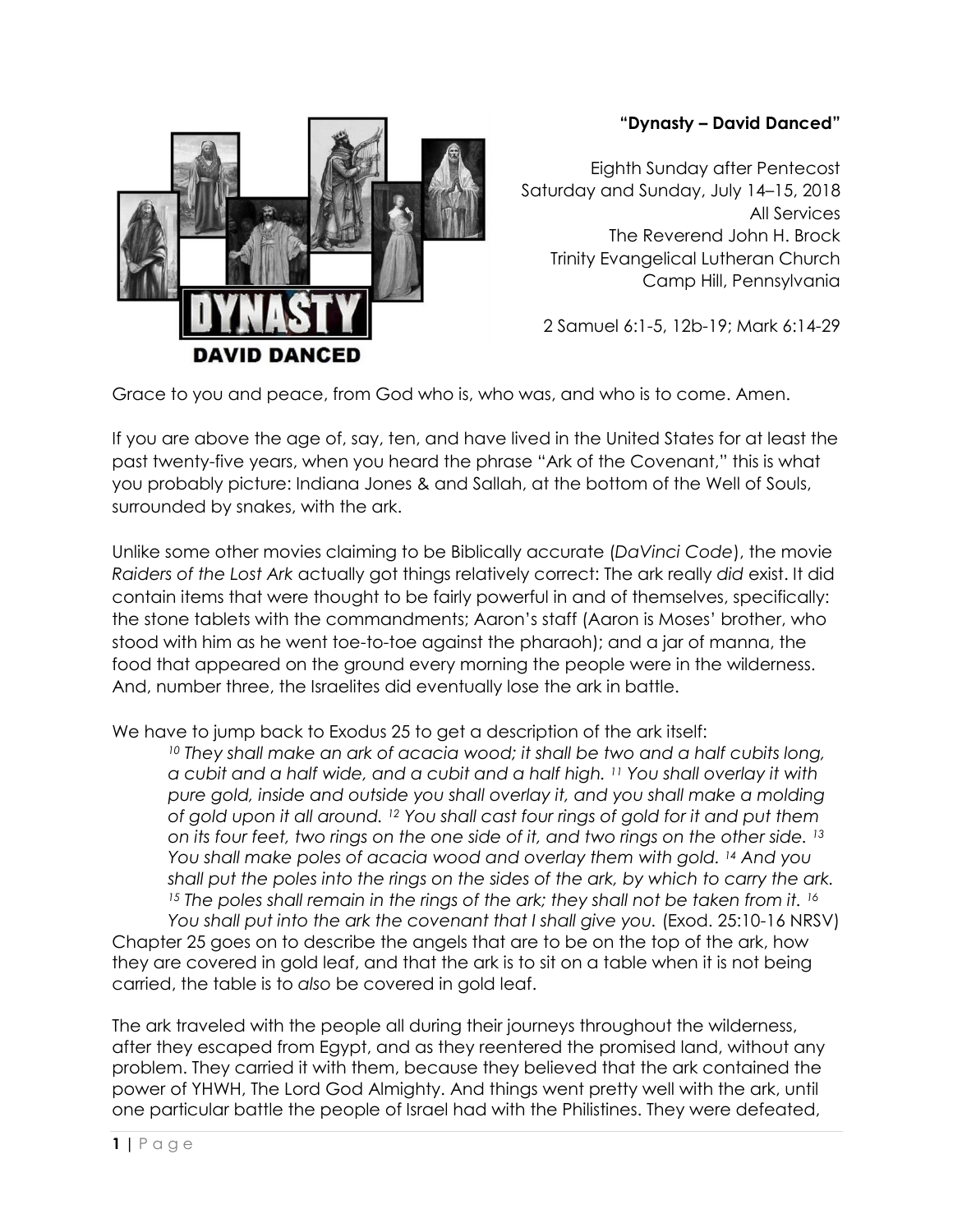and thought,

*Let's bring in the heavy guns*,

meaning the Ark. But they neglected to ask God's opinion, and it turns out God really wasn't in favor of this idea. The Israelites were, **again,** soundly defeated in battle, even with the ark. The ark was captured and carried away by the Philistines as booty.

However, things did **not** go well for the Philistines who had the ark. Wherever the ark resided, life was lousy for them: disease, death, and panic resulted. They kind of played Hot Potato with the ark:

*I don't want it, You take it. I don't want it . . .*

After consulting with their own religious leaders, the five kings of the Philistines states decide to pack up the ark and send it back to Israel. Which is how it eventually ends up in the hands of a guy named Abinadab. (1 Sam. 7:1 NRS)

When David becomes king, he recognizes that the ark is at the *very* least *visual* symbol for the people, and he wants to bring the ark to the capital, Jerusalem, to inspire the people, *and* to give that visual cue that he, David, has the blessing of LGA.

And that's the *really* condensed version that leads us into our reading for today. Let me point out a couple of other things that you probably didn't catch.

David is SO excited about bringing the ark to Jerusalem, to the capital, that first, he puts together this huge show of force. He gets *thirty thousand* men from all of Israel to march with the ark during this roughly twenty-five-mile journey. There is singing, and dancing, and music, and sacrifices all along the way.

And David is **in** the moment. He's dressed appropriately in an *ephod,* which is a ceremonial robe, brightly colored, elaborately decorated. David is wearing one, and dancing joyfully "before the Lord."

Right after we learn about David dancing, we're told that one of David's wives, a woman named Michal, who happened to be a daughter of Saul, saw David dancing (V16).

Let me connect the dots for you: Saul was the king. He screwed up: God told him to do one thing, he did something that *he* thought was better. God said,

*Are you kidding me? No, what you did was not better. You're outta the gene pool.*

So, God sends the prophet Samuel to go find and anoint David as the new king. The drawback to that plan is, of course, that Saul is **still** king. So, this "new king" business really rather extremely annoys Saul.

Saul doesn't know at first, though, that it's *David* who is the new anointed king. David is able to wiggle his way into Saul's good graces. You remember that story of David and Goliath? That happens *before* Saul knew David was the newly anointed king. Because of that, and other things, Saul comes to really like David, and among other things, allows David to marry one of his daughters – a woman Michal. At first things goes okay, but life get dicey when Saul learns that it is *David* who is the newly anointed king. David